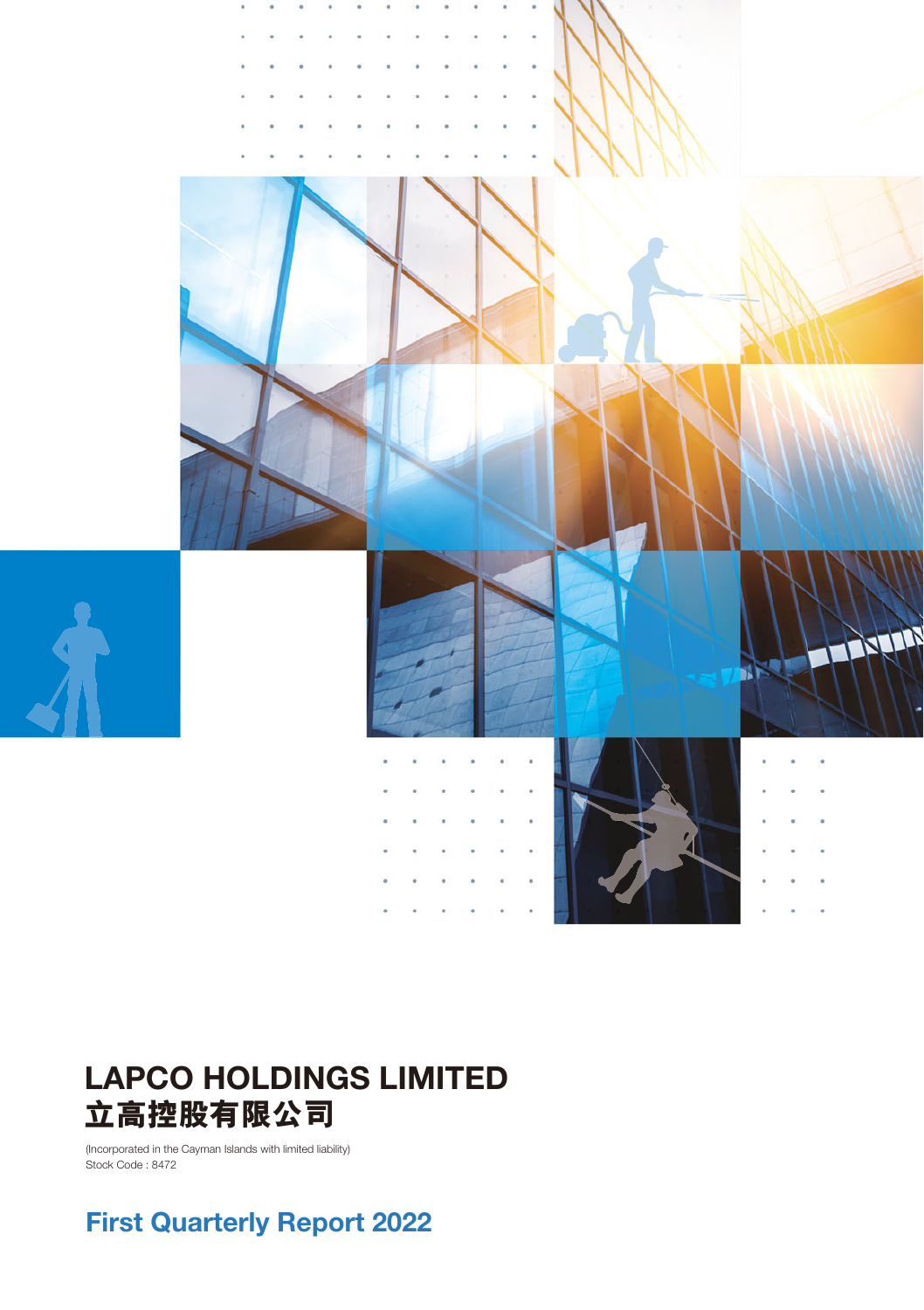### **CHARACTERISTICS OF GEM OF THE STOCK EXCHANGE OF HONG KONG LIMITED (THE "STOCK EXCHANGE")**

**GEM has been positioned as a market designed to accommodate small and midsized companies to which a higher investment risk may be attached than other companies listed on the Stock Exchange. Prospective investors should be aware of the potential risks of investing in such companies and should make the decision to invest only after due and careful consideration.**

**Given that the companies listed on GEM are generally small and mid-sized companies, there is a risk that securities traded on GEM may be more susceptible to high market volatility than securities traded on the Main Board and no assurance is given that there will be a liquid market in the securities traded on GEM.**

Hong Kong Exchanges and Clearing Limited and the Stock Exchange take no responsibility for the contents of this report, make no representation as to its accuracy or completeness and expressly disclaim any liability whatsoever for any loss howsoever arising from or in reliance upon the whole or any part of the contents of this report.

This report, for which the directors (the "*Directors*") of Lapco Holdings Limited (the "*Company*") collectively and individually accept full responsibility, includes particulars given in compliance with the Rules Governing the Listing of Securities on GEM of the Stock Exchange (the "*GEM Listing Rules*") for the purpose of giving information with regard to the Company. The Directors, having made all reasonable enquiries, confirm that to the best of their knowledge and belief the information contained in this report is accurate and complete in all material respects and not misleading or deceptive, and there are no other matters the omission of which would make any statement herein or this report misleading.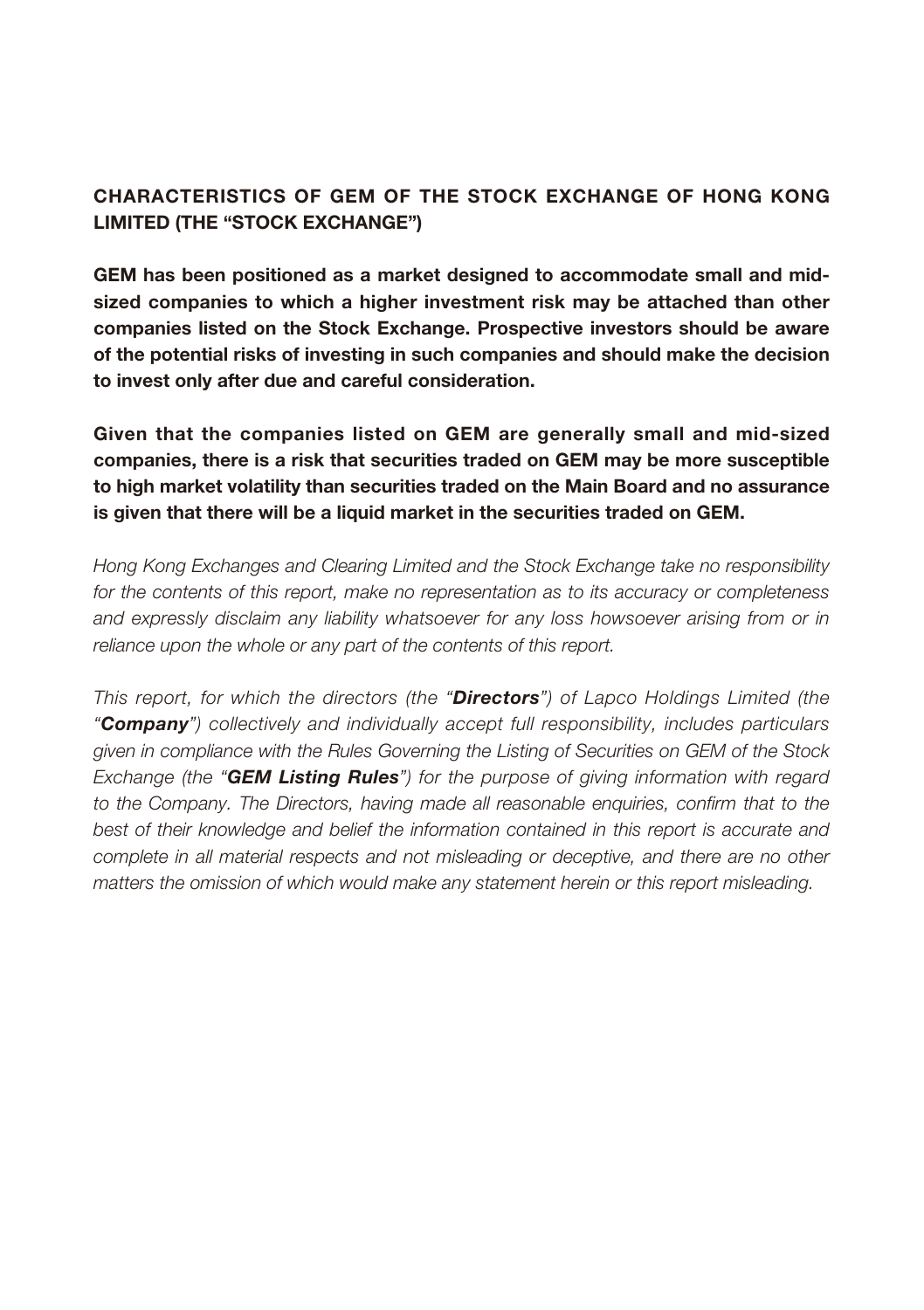The board (the "**Board**") of directors of Lapco Holdings Limited (the "**Company**") presents the unaudited condensed consolidated financial statements of the Company and its subsidiaries (collectively the "**Group**") for the three months ended 31 March 2022, together with the comparative unaudited figures of the corresponding period in 2021.

### **UNAUDITED CONDENSED CONSOLIDATED STATEMENT OF PROFIT OR LOSS AND OTHER COMPREHENSIVE INCOME**

|                                                                                                  |              | (Unaudited)<br><b>Three months</b><br>ended 31 March |                                               |  |
|--------------------------------------------------------------------------------------------------|--------------|------------------------------------------------------|-----------------------------------------------|--|
|                                                                                                  | <b>Notes</b> | 2022<br><b>HK\$'000</b>                              | 2021<br><b>HK\$'000</b>                       |  |
| <b>Revenue</b><br>Cost of services                                                               | 4            | 197,261<br>(187,170)                                 | 179,293<br>(169, 138)                         |  |
| Gross profit<br>Other income<br>Other gains<br>Administrative expenses<br>Finance costs          |              | 10,091<br>1,817<br>(7, 324)<br>(943)                 | 10,155<br>119<br>1,366<br>(8,505)<br>(1, 146) |  |
| <b>Profit before taxation</b><br>Income tax expense                                              | 5<br>6       | 3,642<br>(601)                                       | 1,989<br>(328)                                |  |
| Profit and other comprehensive income<br>attributable to owners of the Company<br>for the period |              | 3,041                                                | 1,661                                         |  |
| Earnings per share (HK cents)                                                                    | 8            | 0.76                                                 | 0.42                                          |  |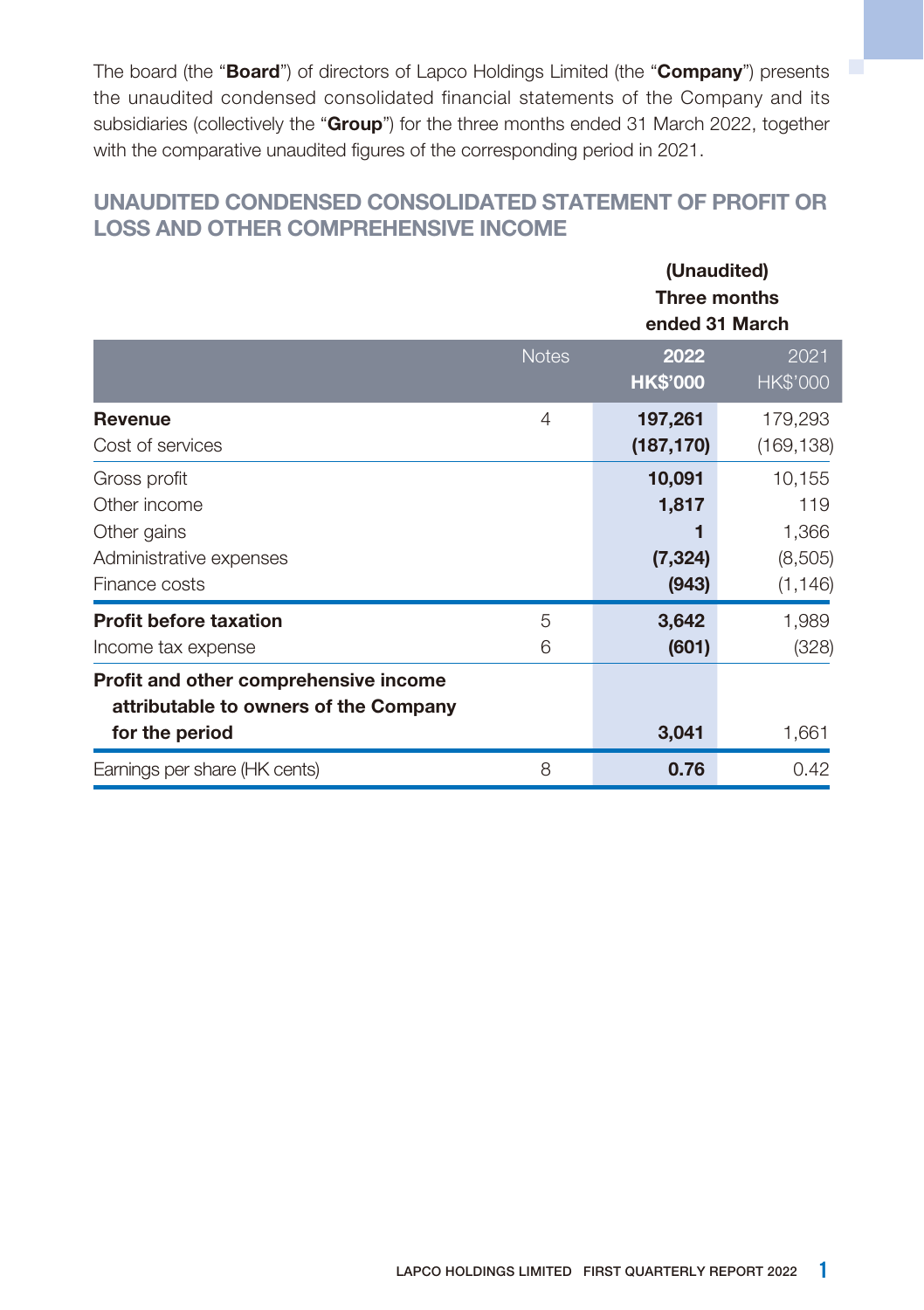## **UNAUDITED CONDENSED CONSOLIDATED STATEMENT OF CHANGES IN EQUITY**

For the three months ended 31 March 2022

|                                                         | Attributable to owners of the Company                |                                            |                                                      |                                                               |                                 |
|---------------------------------------------------------|------------------------------------------------------|--------------------------------------------|------------------------------------------------------|---------------------------------------------------------------|---------------------------------|
|                                                         | <b>Issued</b><br>share<br>capital<br><b>HK\$'000</b> | <b>Share</b><br>premium<br><b>HK\$'000</b> | <b>Other</b><br>reserve<br><b>HK\$'000</b><br>(note) | <b>Accumulated</b><br>profits/<br>(losses)<br><b>HK\$'000</b> | <b>Total</b><br><b>HK\$'000</b> |
| At 1 January 2022 (Audited)                             | 4,000                                                | 31,362                                     | 11,051                                               | 12,570                                                        | 58,983                          |
| Profit and total comprehensive<br>income for the period |                                                      |                                            |                                                      | 3,041                                                         | 3,041                           |
| At 31 March 2022 (Unaudited)                            | 4,000                                                | 31,362                                     | 11,051                                               | 15,611                                                        | 62,024                          |
| At 1 January 2021 (Audited)                             | 4,000                                                | 31,362                                     | 11,051                                               | 7,209                                                         | 53,622                          |
| Profit and total comprehensive<br>income for the period |                                                      |                                            |                                                      | 1,661                                                         | 1,661                           |
| At 31 March 2021 (Unaudited)                            | 4.000                                                | 31,362                                     | 11.051                                               | 8.870                                                         | 55,283                          |

Note: Other reserve represented the difference between the share capital of Lapco Service Limited, Shiny Glory Services Limited and Shiny Hope Limited and that of Sharp Idea Global Limited issued pursuant to a group reorganisation completed in 2017 and fair value adjustment on the noncurrent shareholder loans using the effective interest rate of 7.5% per annum.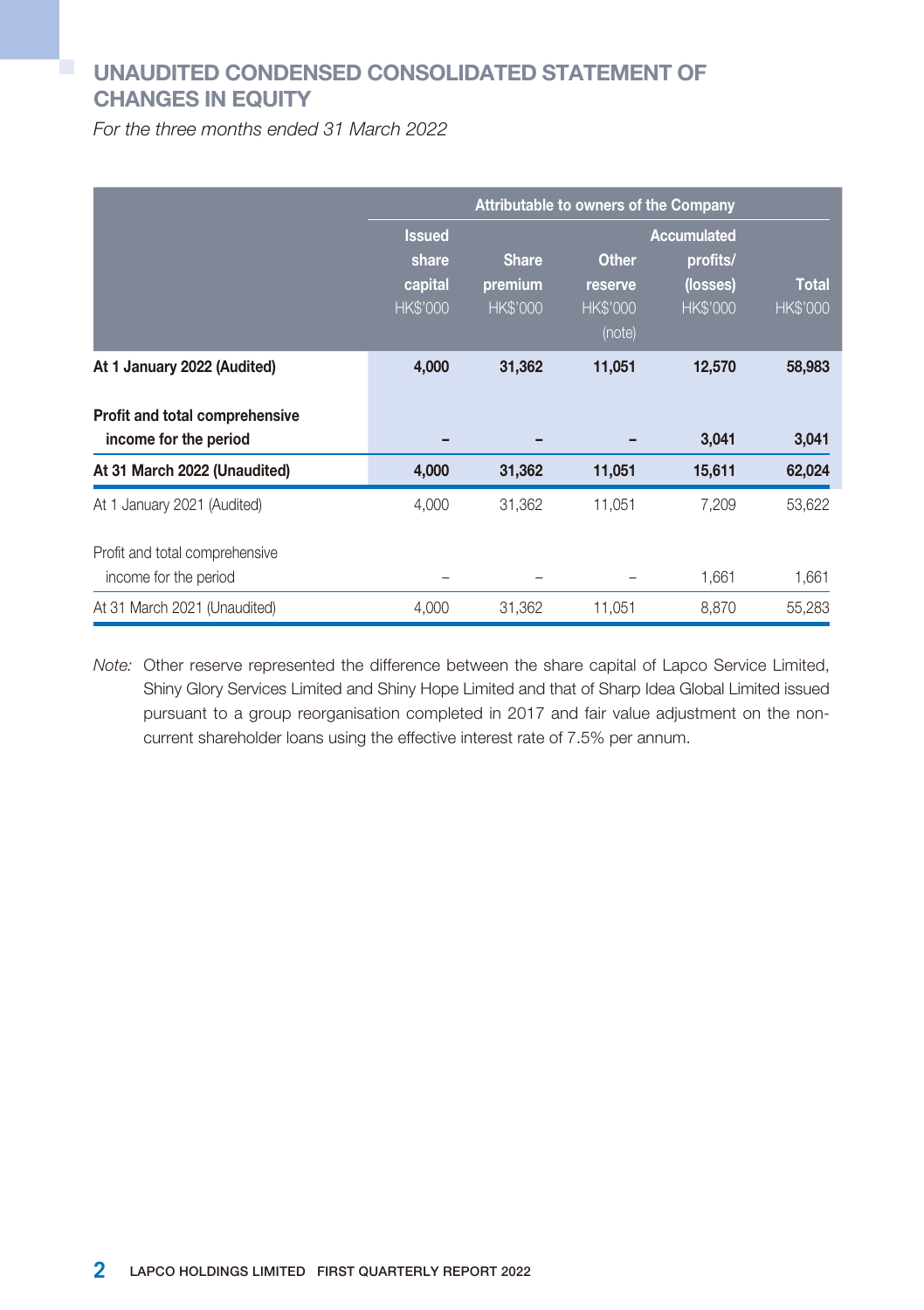### **NOTES TO THE UNAUDITED CONDENSED CONSOLIDATED FINANCIAL STATEMENTS**

For the three months ended 31 March 2022

#### **1. GENERAL**

The Company was incorporated in the Cayman Islands as an exempted company with limited liability on 12 August 2016. The shares of the Company were listed on GEM of the Stock Exchange on 18 July 2017.

The registered office of the Company is Cricket Square, Hutchins Drive, P.O. Box 2681, Grand Cayman KY1–1111, Cayman Islands and principal place of business of the Company is Unit 301A, 3rd Floor, Tower III, Enterprise Square, 9 Sheung Yuet Road, Kowloon Bay, Kowloon, Hong Kong. The Company is an investment holding company. The principal activities of its subsidiaries are engaged in provision of environmental hygiene services, including (a) cleaning services; (b) pest management services; (c) waste management and recycling services; and (d) landscaping services.

The unaudited condensed consolidated financial statements are presented in Hong Kong Dollar ("**HK\$**") which is also the functional currency of the Company.

#### **2. BASIS OF PREPARATION AND PRESENTATION**

The unaudited condensed consolidated financial statements have been prepared in accordance with Hong Kong Accounting Standard 34 "Interim Financial Reporting" issued by the Hong Kong Institute of Certified Public Accountants as well as with the applicable disclosure requirements of Chapter 18 of the GEM Listing Rules.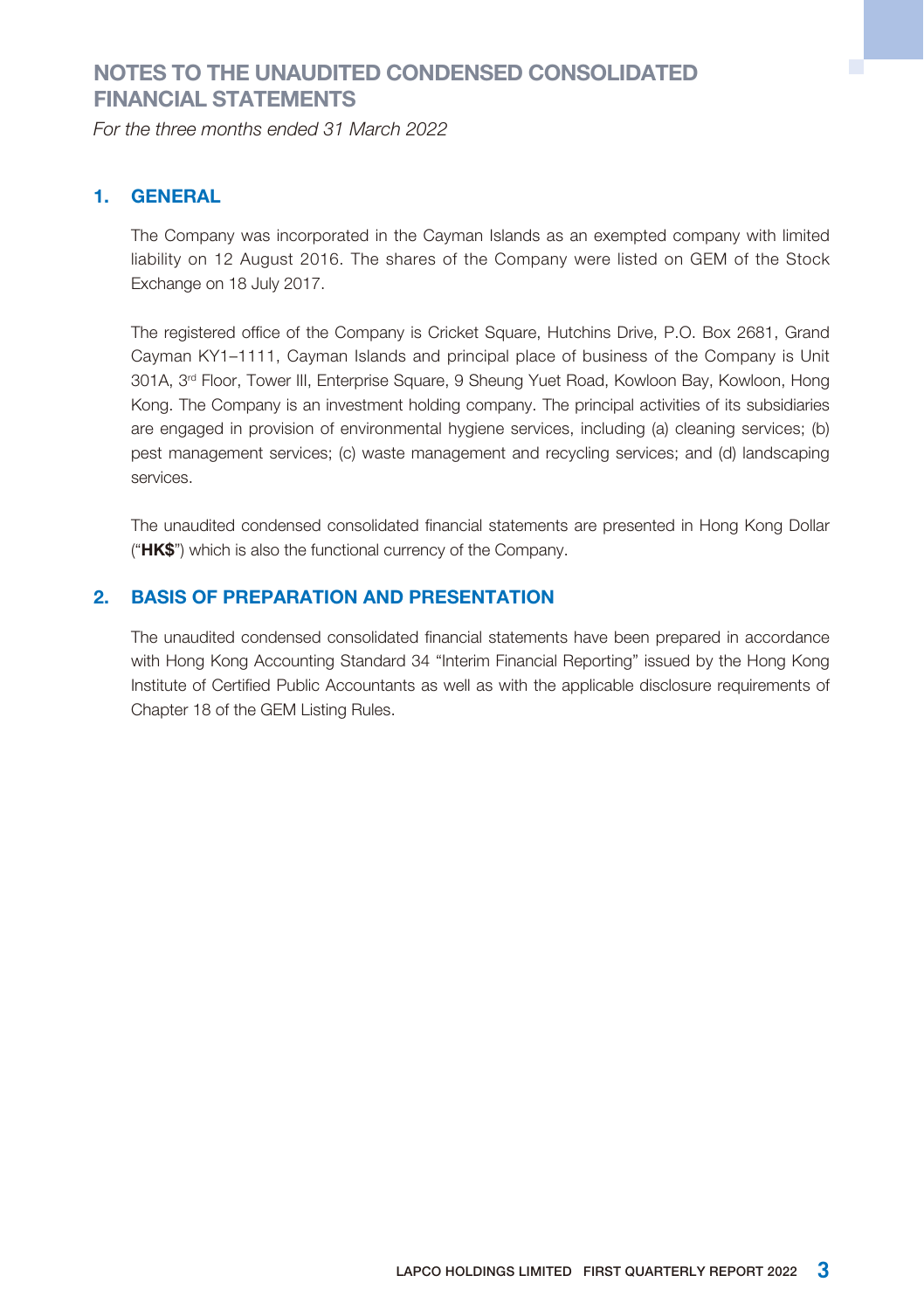## **NOTES TO THE UNAUDITED CONDENSED CONSOLIDATED FINANCIAL STATEMENTS**

For the three months ended 31 March 2022

#### **3. PRINCIPAL ACCOUNTING POLICIES**

The unaudited condensed consolidated financial statements have been prepared on the historical cost basis.

The accounting policies adopted are consistent with those of the previous financial year and corresponding interim reporting period.

The Group has not early applied new and revised standards, amendments and interpretations that have been issued but are not yet effective. The directors of the Company anticipate that the application of these new and revised standards, amendments and interpretations will have no material impact on the results and financial position of the Group.

#### **4. REVENUE AND SEGMENTAL INFORMATION**

Revenue represents the fair value of amounts received and receivable by the Group to external customers. The Group's operations is solely derived from services provided in Hong Kong during the period.

Information reported to the executive directors of the Company, being the chief operating decision maker ("**CODM**") for the purposes of resource allocation and assessment of segment performance focuses on types of services provided.

The Group's operating and reportable segments are therefore as follows:

- Cleaning services
- Pest management services
- Waste management and recycling services
- Landscaping services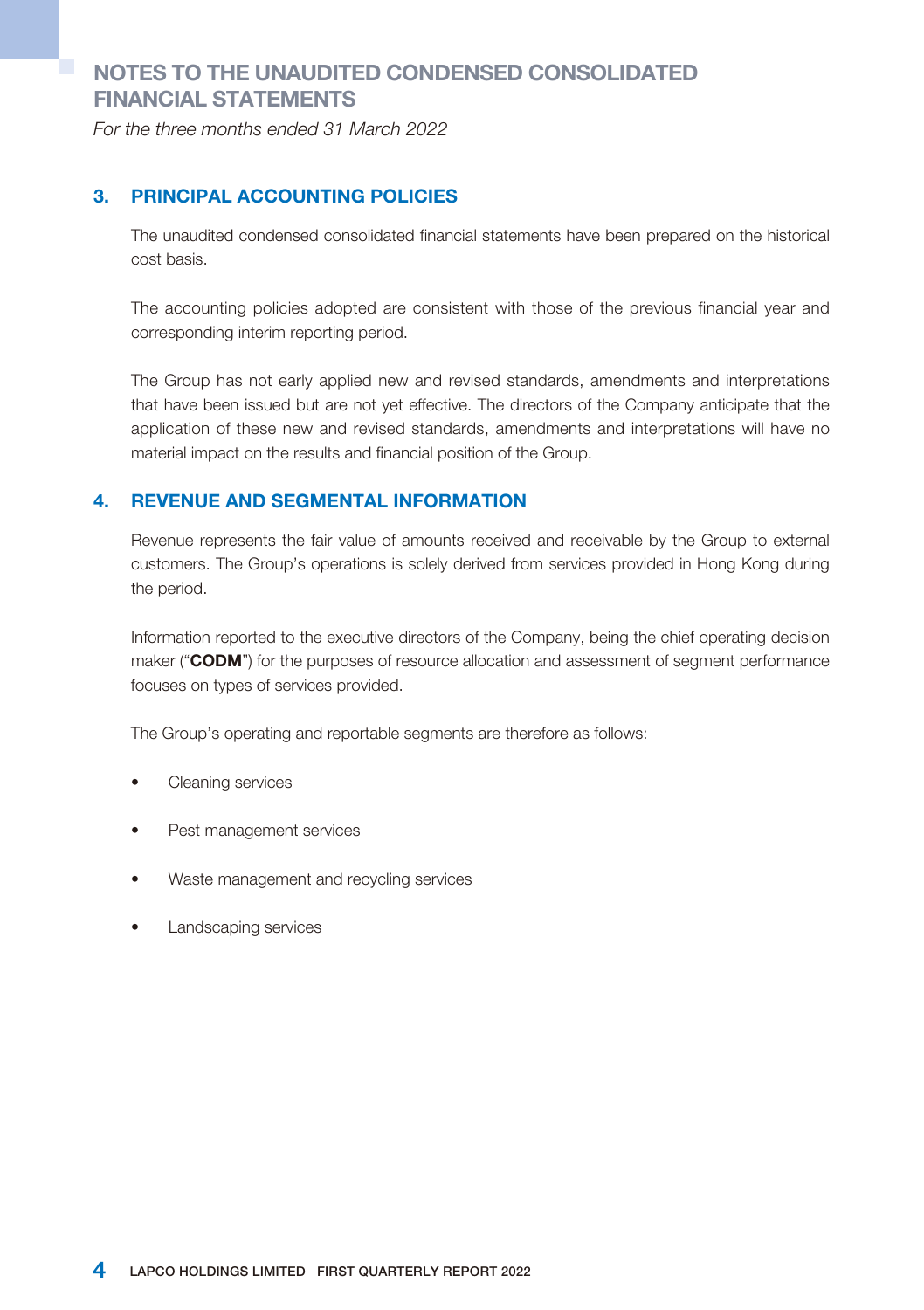## **NOTES TO THE UNAUDITED CONDENSED CONSOLIDATED FINANCIAL STATEMENTS**

For the three months ended 31 March 2022

#### **Segment revenue and results**

The following is an analysis of the Group's revenue and results by operating and reportable seaments:

|                                                                                                   | <b>Cleaning</b><br>services<br><b>HK\$'000</b> | <b>Pest</b><br>management<br>services<br><b>HK\$'000</b> | <b>Waste</b><br>management<br>and recycling<br>services<br><b>HK\$'000</b> | Landscaping<br>services<br><b>HK\$'000</b> | (Unaudited)<br><b>Total</b><br><b>HK\$'000</b> |
|---------------------------------------------------------------------------------------------------|------------------------------------------------|----------------------------------------------------------|----------------------------------------------------------------------------|--------------------------------------------|------------------------------------------------|
| For the three months ended<br>31 March 2022<br>Segment revenue                                    | 150,444                                        | 16,607                                                   | 30,055                                                                     | 155                                        | 197,261                                        |
|                                                                                                   |                                                |                                                          |                                                                            |                                            |                                                |
| Segment results                                                                                   | 10,771                                         | 353                                                      | (1,035)                                                                    | $\overline{2}$                             | 10,091                                         |
| Other income<br>Other gains<br>Administrative expenses<br>Finance costs<br>Profit before taxation |                                                |                                                          |                                                                            |                                            | 1,817<br>(7, 324)<br>(943)<br>3,642            |

|                                                                                                   | Cleaning<br>services<br><b>HK\$'000</b> | Pest.<br>management<br>services<br><b>HK\$'000</b> | <b>Waste</b><br>management<br>and recycling<br>services<br><b>HK\$'000</b> | Landscaping<br>services<br><b>HK\$'000</b> | (Unaudited)<br>Total<br><b>HK\$'000</b>      |
|---------------------------------------------------------------------------------------------------|-----------------------------------------|----------------------------------------------------|----------------------------------------------------------------------------|--------------------------------------------|----------------------------------------------|
| For the three months ended<br>31 March 2021                                                       |                                         |                                                    |                                                                            |                                            |                                              |
| Segment revenue                                                                                   | 144,931                                 | 12,170                                             | 22,084                                                                     | 108                                        | 179,293                                      |
| Segment results                                                                                   | 9,340                                   | 393                                                | 420                                                                        | $\overline{2}$                             | 10,155                                       |
| Other income<br>Other gains<br>Administrative expenses<br>Finance costs<br>Profit before taxation |                                         |                                                    |                                                                            |                                            | 119<br>1,366<br>(8,505)<br>(1, 146)<br>1,989 |

There were no inter-segment revenue for the relevant periods.

The accounting policies of the operating and reportable segments are the same as the Group's accounting policies. Segment results represents the results from each segment without allocation of administrative expenses, other income, other gains, finance costs and income tax expense. This is the measure reported to the CODM for the purposes of resource allocation and assessment of segment performance.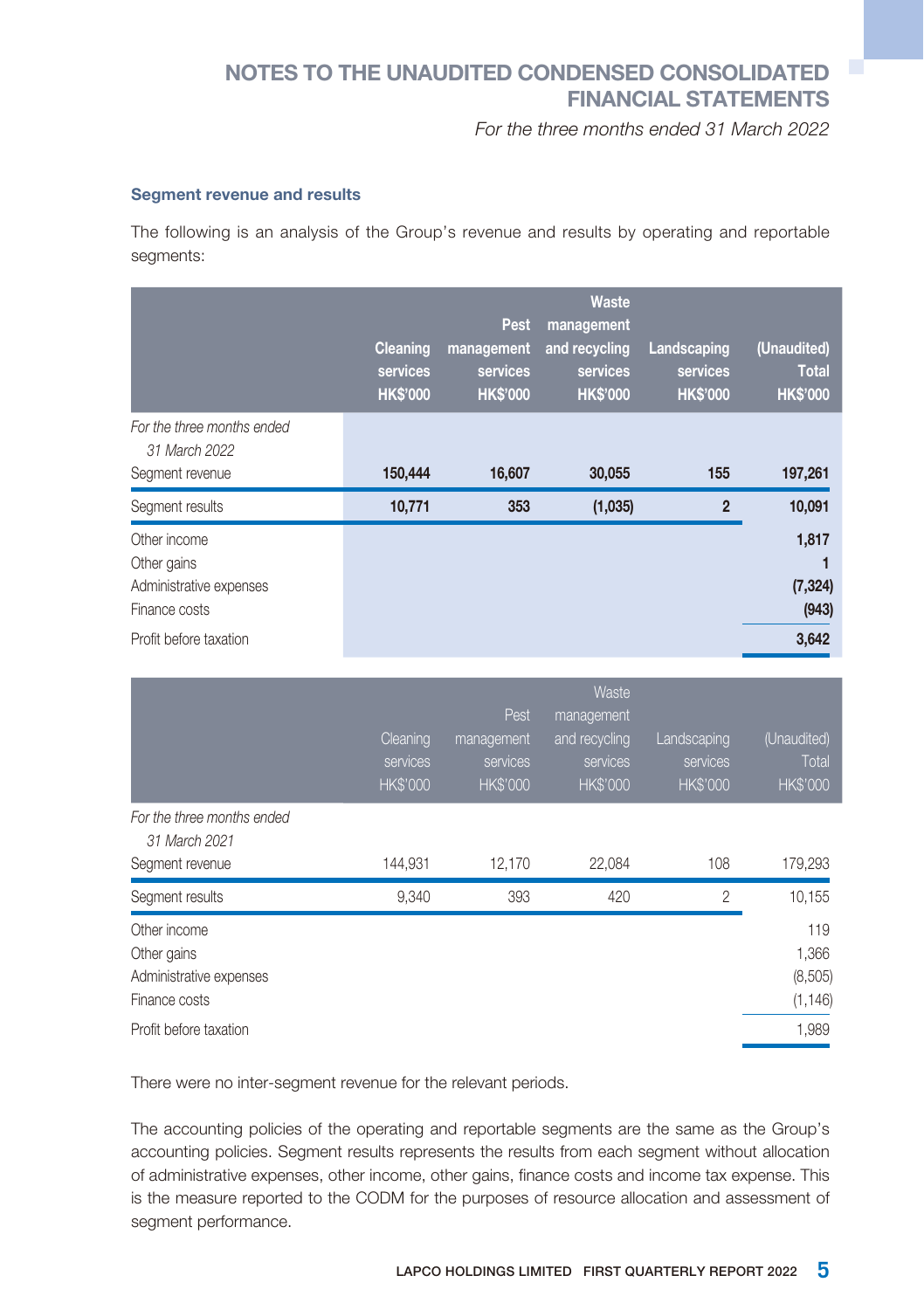## **NOTES TO THE UNAUDITED CONDENSED CONSOLIDATED FINANCIAL STATEMENTS**

For the three months ended 31 March 2022

#### **5. PROFIT BEFORE TAXATION**

Profit before taxation has been arrived at after charging:

|                                                                                                                                                                                 | (Unaudited)<br>Three months<br>ended 31 March |                         |
|---------------------------------------------------------------------------------------------------------------------------------------------------------------------------------|-----------------------------------------------|-------------------------|
|                                                                                                                                                                                 | 2022<br><b>HK\$'000</b>                       | 2021<br><b>HK\$'000</b> |
| Auditor's remuneration                                                                                                                                                          | 300                                           | 300                     |
| Directors' remuneration                                                                                                                                                         | 827                                           | 2,369                   |
| Other staff costs                                                                                                                                                               |                                               |                         |
| - Salaries, bonuses and other benefits                                                                                                                                          | 146,732                                       | 137,839                 |
| - Retirement benefit scheme contributions                                                                                                                                       | 3,787                                         | 3,942                   |
| Total staff costs                                                                                                                                                               | 151,346                                       | 144,150                 |
| Depreciation of right-of-use asset, plant and equipment<br>Lease payment under operating<br>leases in respect of land and buildings entered into:<br>- by the Group for minimum | 7,045                                         | 6,882                   |
| lease payments                                                                                                                                                                  | 10                                            | 43                      |

#### **6. INCOME TAX EXPENSE**

|                                        | (Unaudited)<br>Three months<br>ended 31 March |                         |  |
|----------------------------------------|-----------------------------------------------|-------------------------|--|
|                                        | 2022<br><b>HK\$'000</b>                       | 2021<br><b>HK\$'000</b> |  |
| Hong Kong Profits Tax<br>- Current tax | 601                                           | 328                     |  |

Note: Hong Kong Profits Tax is calculated at 16.5% of the estimated assessable profit for the relevant periods.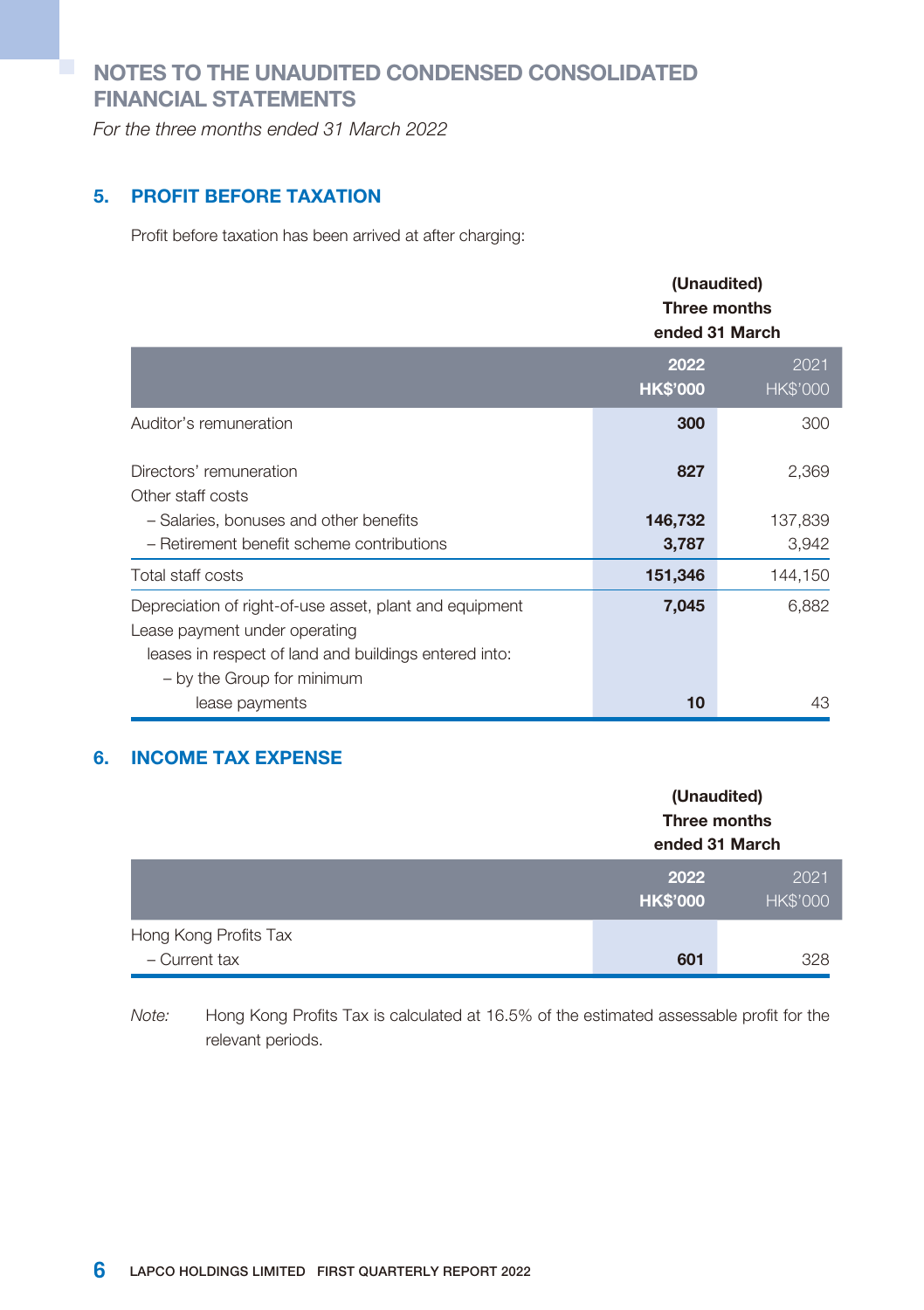## **NOTES TO THE UNAUDITED CONDENSED CONSOLIDATED FINANCIAL STATEMENTS**

For the three months ended 31 March 2022

#### **7. DIVIDEND**

No dividends were paid, declared or proposed during the three months ended 31 March 2022 and 2021. The Directors of the Company do not recommend payment of interim dividend for the three months ended 31 March 2022 (for the three months ended 31 March 2021: Nil).

#### **8. EARNINGS PER SHARE**

The calculation of the earnings per share attributable to owners of the Company is based on the following data:

|                                                                                                                  | (Unaudited)<br>Three months<br>ended 31 March |                         |
|------------------------------------------------------------------------------------------------------------------|-----------------------------------------------|-------------------------|
|                                                                                                                  | 2022<br><b>HK\$'000</b>                       | 2021<br><b>HK\$'000</b> |
| Profit for the period attributable to owners of the Company<br>for the purpose of calculating earnings per share | 3,041                                         | 1,661                   |
|                                                                                                                  | (Unaudited)<br>Three months<br>ended 31 March |                         |
|                                                                                                                  |                                               |                         |
|                                                                                                                  | 2022<br>'000                                  | 2021<br>'000            |
| Number of shares                                                                                                 |                                               |                         |

No diluted earnings per share for the periods was presented as there were no potential ordinary shares in issue during both periods.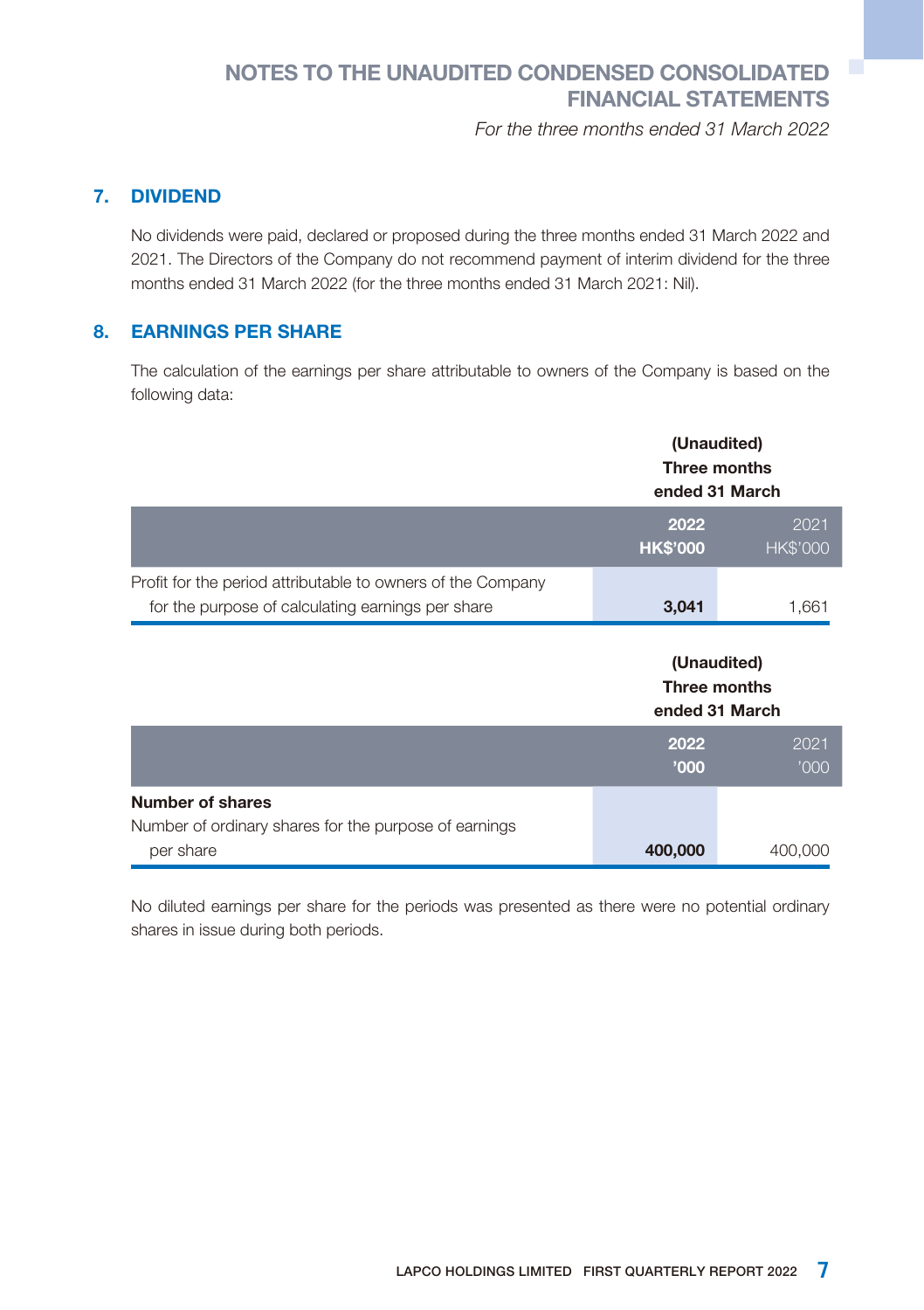# **FINANCIAL REVIEW**

The Group's revenue increased by approximately 10.0% from approximately HK\$179.3 million for the three months ended 31 March 2021 to approximately HK\$197.3 million for the three months ended 31 March 2022 ("**Reporting Period**"). During the three months ended 31 March 2022, the Group's gross profit decreased by approximately 0.6% from approximately HK\$10.2 million for the three months ended 31 March 2021 to approximately HK\$10.1 million for the three months ended 31 March 2022. The Group's cost of services mainly comprised direct labour costs, vehicle expenses, consumables and direct overheads. The gross profit margins for the three months ended 31 March 2021 and 2022 were approximately 5.6% and 5.1%, respectively.

The Group recorded other income of approximately HK\$1.8 million for the three months ended 31 March 2022 as compared to HK\$0.1 million for the corresponding period in 2021 mainly due to the government subsidy of phasing out diesel commercial vehicles of approximately HK\$1.6 million for the three months ended 31 March 2022.

The Group recorded other net gains of approximately HK\$1.4 million for the three months ended 31 March 2021 mainly due to the gain on disposal of plant and equipment of approximately HK\$1.4 million for the three months ended 31 March 2021 and no such gain for the corresponding period in 2022.

Administrative expenses decreased to approximately HK\$7.3 million for the three months ended 31 March 2022 from approximately HK\$8.5 million for the three months ended 31 March 2021, mainly due to the decrease in salaries and bonus payment of approximately HK\$1.0 million to directors and staff for the three months ended 31 March 2022.

The Group's finance costs decreased by approximately 17.7% from approximately HK\$1.1 million for the three months ended 31 March 2021 to approximately HK\$0.9 million for the three months ended 31 March 2022, primarily attributable to the decrease in interest expenses on obligations under finance leases for vehicles purchased and interest expenses on factoring of trade receivables.

The Group recorded a net profit after taxation for the three months 31 March 2022 of approximately HK\$3.0 million, as compared to a net profit after taxation of approximately HK\$1.7 million for the corresponding period in 2021. It was mainly attributed to decrease of approximately HK\$1.2 million administrative expenses in the Reporting Period as compared with that for the three months ended 31 March 2021 because of the decrease of salaries and bonus payment to directors and staff of approximately HK\$1.0 million.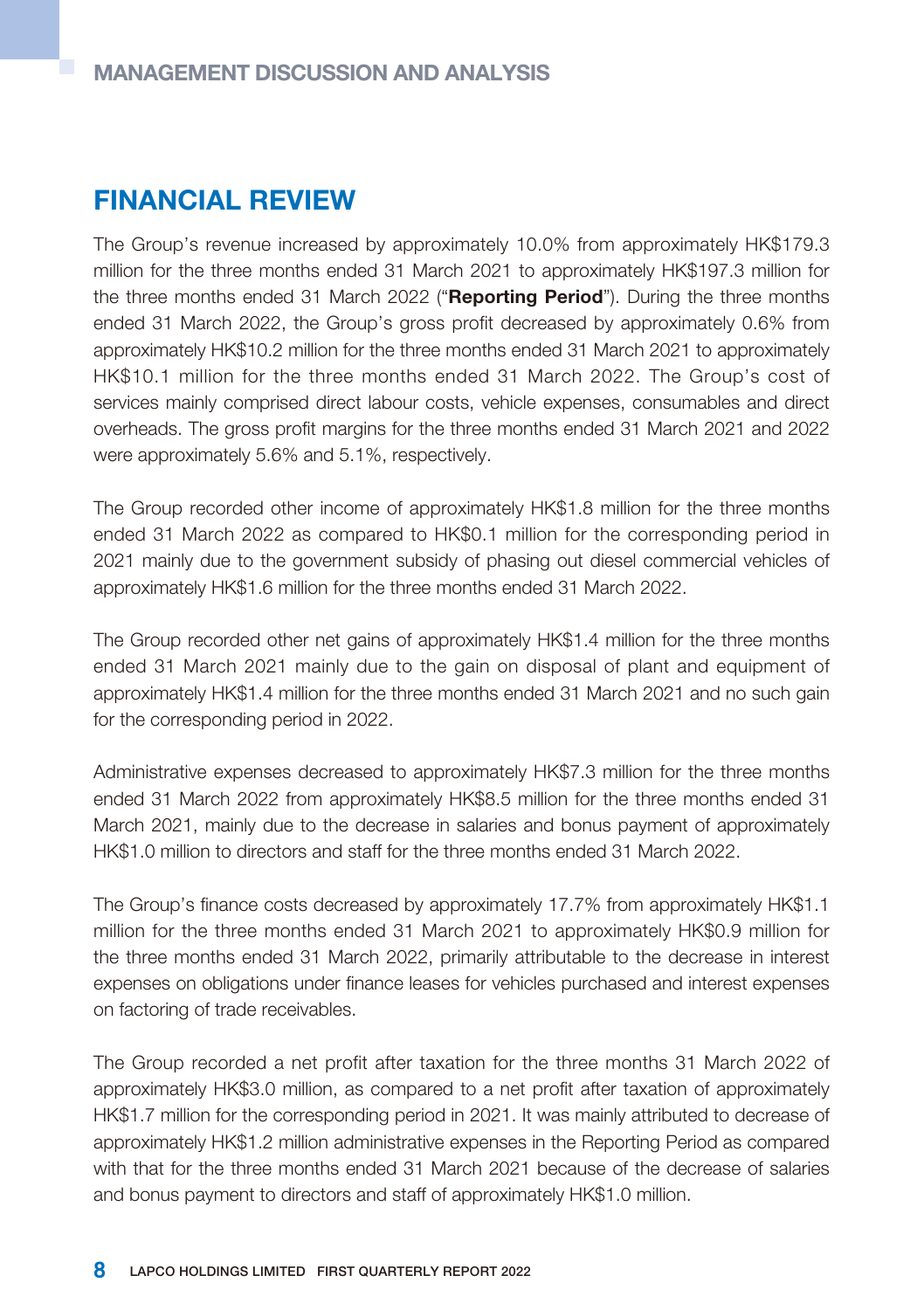# **BUSINESS REVIEW AND OUTLOOK**

We are an established and one-stop environmental service provider based in Hong Kong. Our environmental hygiene services cover four types, namely (a) cleaning services; (b) pest management services; (c) waste management and recycling services; and (d) landscaping services. We provide our environmental hygiene services to a wide range of venues including streets, cultural, leisure and recreational premises, residential premises, commercial buildings, markets, restaurants and academic institutions etc. Our major customers during the three months ended 31 March 2022 include various departments of the Hong Kong Government, property management companies and other corporations in the private sector.

During the Reporting Period, the competition in the environmental hygiene service industry remained keen. Shortage of labour and high operating costs, particularly the insurance expenses, labour costs, vehicle expenses, legal and professional expenses continued to be the challenges of the business.

During the Reporting Period, we provided tenders and quotations for our street cleaning solutions. We are optimistic about the prospects of the environmental cleaning service industry, and thereby have been investing on purchase of additional motor vehicles, cleaning machinery and equipment so as to expand our business and enhance our ability to undertake more projects.

Furthermore, we intend to build on our track record and capitalize on our customer relationship to secure additional opportunities to offer our services. We believe that our long-standing relationship with some of our key customers does provide us with significant advantages to strengthen our market share. As many of our customers, such as government departments of Hong Kong and property management companies, have multiple projects in Hong Kong, we will continue to foster their confidence in our service delivery with a view to identifying and acquiring new opportunities to serve them.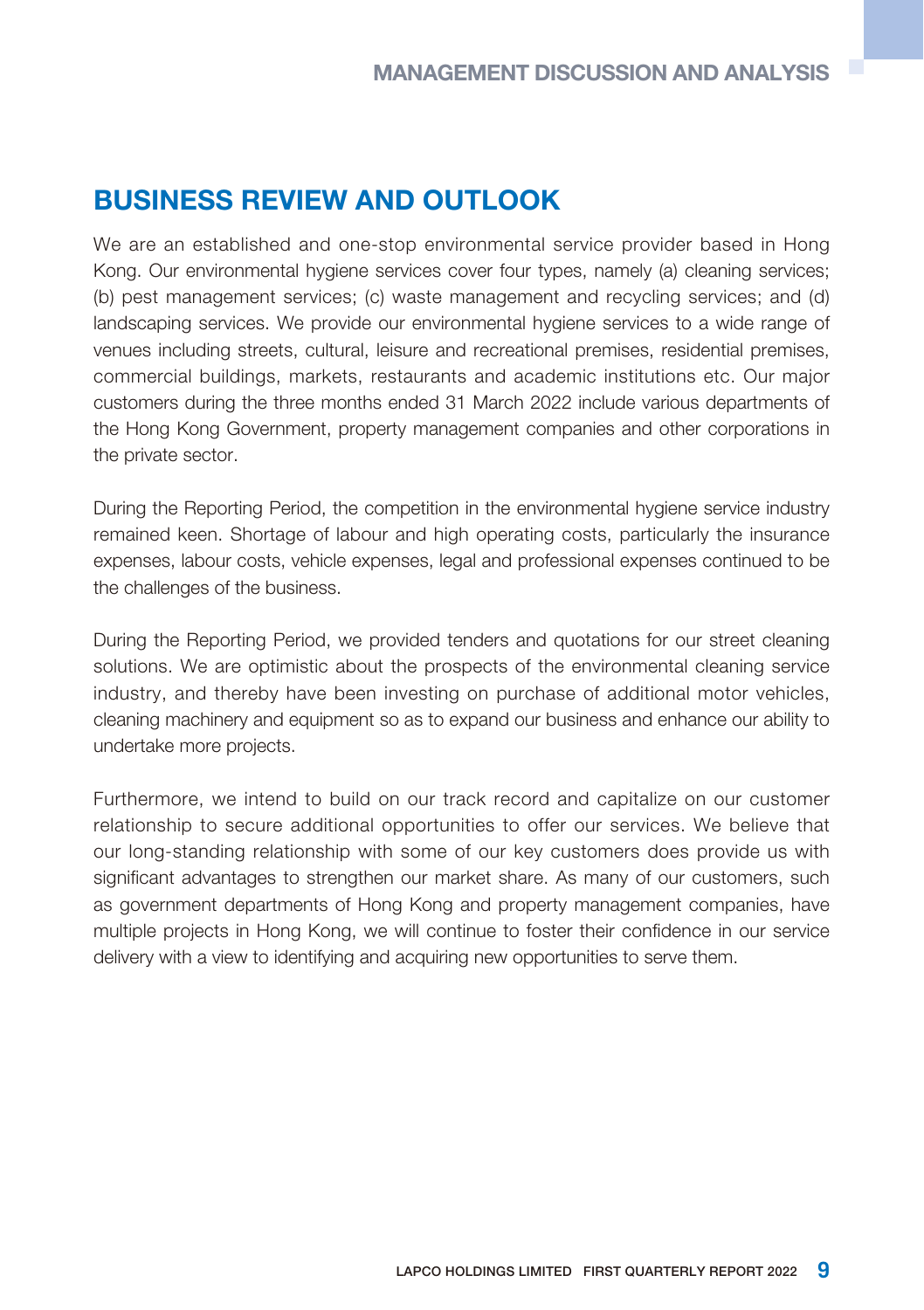Undoubtedly, we intend to secure more tender contracts with both government departments of Hong Kong and private sectors that have not previously engaged our service. With our considerable resources, including our stable and sizeable labour force and growing fleet of specialized vehicles, we believe that we are particularly well-equipped to undertake new projects of government departments of Hong Kong and private sectors, which generally require cleaning services providers with substantial resources, such as our Group, to undertake their medium-size and large scale projects.

We have been cautious when bidding tenders, and will continue to invest resources to secure more promising business with higher gross profit from both public and private sectors to strengthen the business foundation. During the Reporting Period, this strategy was successful, and the profit margins of street cleaning contracts, which account for the largest proportion of the Group's business, were greatly improved since 2020.

By bolstering our sales and marketing manpower to promote our brand recognition in the coming years, we will endeavour to become more competitive and be able to compete for more sizeable and profitable projects.

Looking ahead, the global and local economies are expected to continue to fluctuate due to COVID-19 epidemic. The Group will remain vigilant and actively respond to the impact of the epidemic on the Group's operation and financial position, and will fully support the anti-epidemic work in Hong Kong on an on-going basis and to contribute to the society by the Group's professional services. Although the environment in the future is still full of challenges and uncertainties, with the increasing public awareness of environmental hygiene and health as well as the escalating demand for services in response to the long-term antiepidemic efforts, we are optimistic and confident about the future of the environmental hygiene service industry.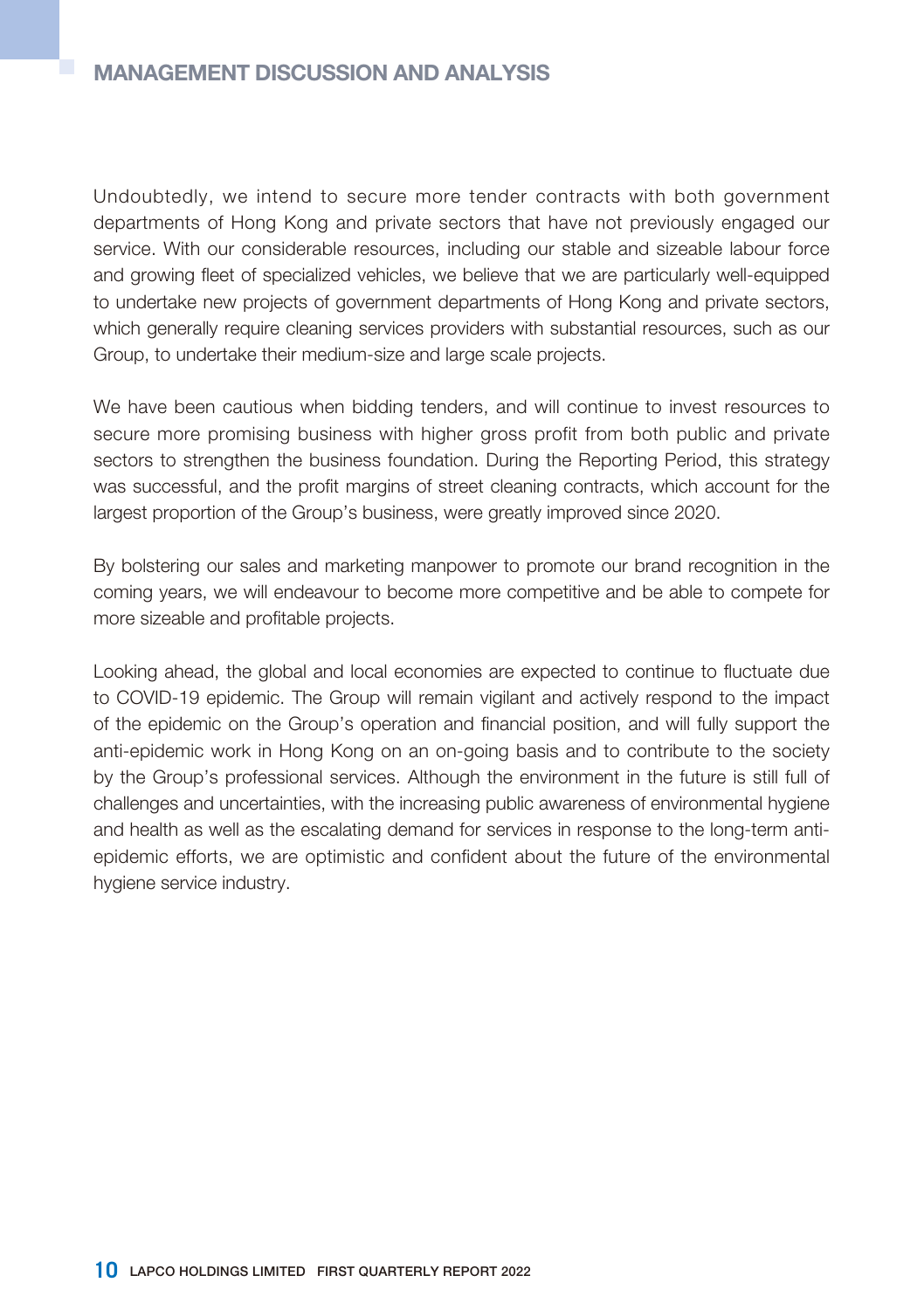### **Competing Business**

For the three months ended 31 March 2022, none of the Directors, controlling shareholders or substantial shareholders of the Company or any of their respective close associates (as defined under the GEM Listing Rules) is engaged in any business that competes or may complete, directly or indirectly, with the business of the Group or has any other conflicts of interest with the Group nor are they aware of any other conflicts of interest which any such persons has or may have with the Group.

### **Purchase, Sale or Redemption of the Company's Listed Securities**

During the three months ended 31 March 2022, neither the Company nor any of its subsidiaries purchased, redeemed or sold any of the Company's listed securities.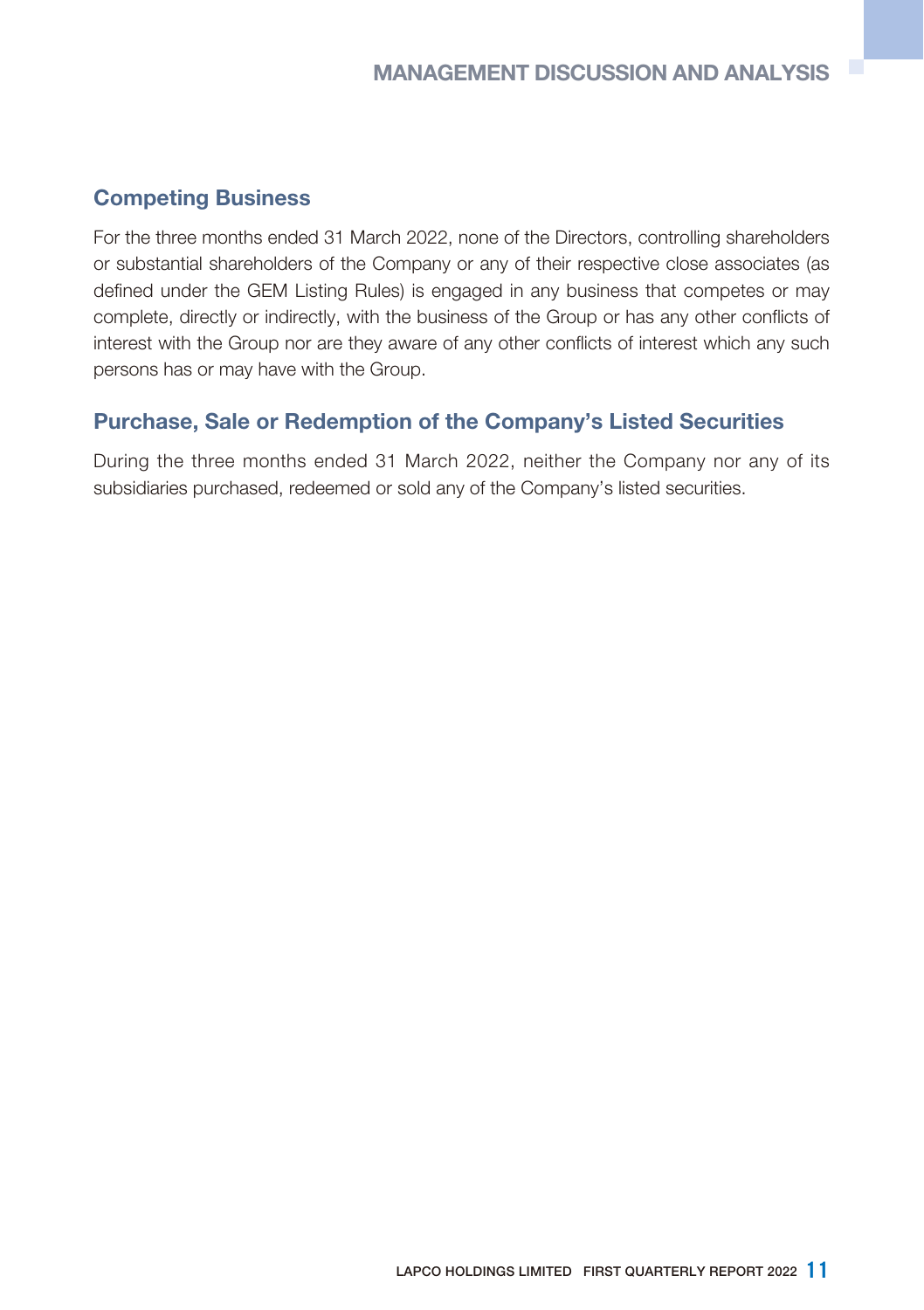## **DIRECTORS' AND CHIEF EXECUTIVES' INTERESTS IN SHARES**

As at 31 March 2022, none of the Directors and chief executive of the Company had any interests or short positions of the Company in the shares, underlying shares and debentures of the Company or any of its associated corporations (within the meaning of Part XV of the Securities and Futures Ordinance (the "**SFO**"), Chapter 571), which were required to be notified to the Company and the Stock Exchange pursuant to Divisions 7 and 8 of Part XV of the SFO (including interests or short positions which they are taken or deemed to have under such provisions of the SFO), or which were required, pursuant to Section 352 of the SFO, to be entered in the register referred to therein, or which were required, pursuant to Rules 5.46 to 5.67 of the GEM Listing Rules relating to securities transactions by directors to be notified to the Company and the Stock Exchange.

## **SUBSTANTIAL SHAREHOLDERS' INTERESTS IN SHARES**

As at 31 March 2022, the following persons had interests or short positions in the shares and underlying shares of the Company as recorded in the register required to be kept by the Company pursuant to Section 336 of the SFO:

| Name of Shareholder Nature of interest                  |                                       | Number of<br>ordinary shares | Approximate<br>shareholding |
|---------------------------------------------------------|---------------------------------------|------------------------------|-----------------------------|
| Mr. Cheung Chun Man,<br>Anthony                         | Interest in controlled<br>corporation | 119,600,000                  | 29.9%                       |
| Ravarock Financial Group Beneficial interest<br>Limited |                                       | 119,600,000                  | 29.9%                       |

All the interests disclosed above represent long positions in the shares and underlying shares of the Company.

Save as disclosed herein, the Company has not been notified of any other person (other than a Director or a chief executive of the Company) who had an interest or a short position in the shares and underlying shares of the Company as recorded in the register required to be kept by the Company pursuant to Section 336 of the SFO as at 31 March 2022.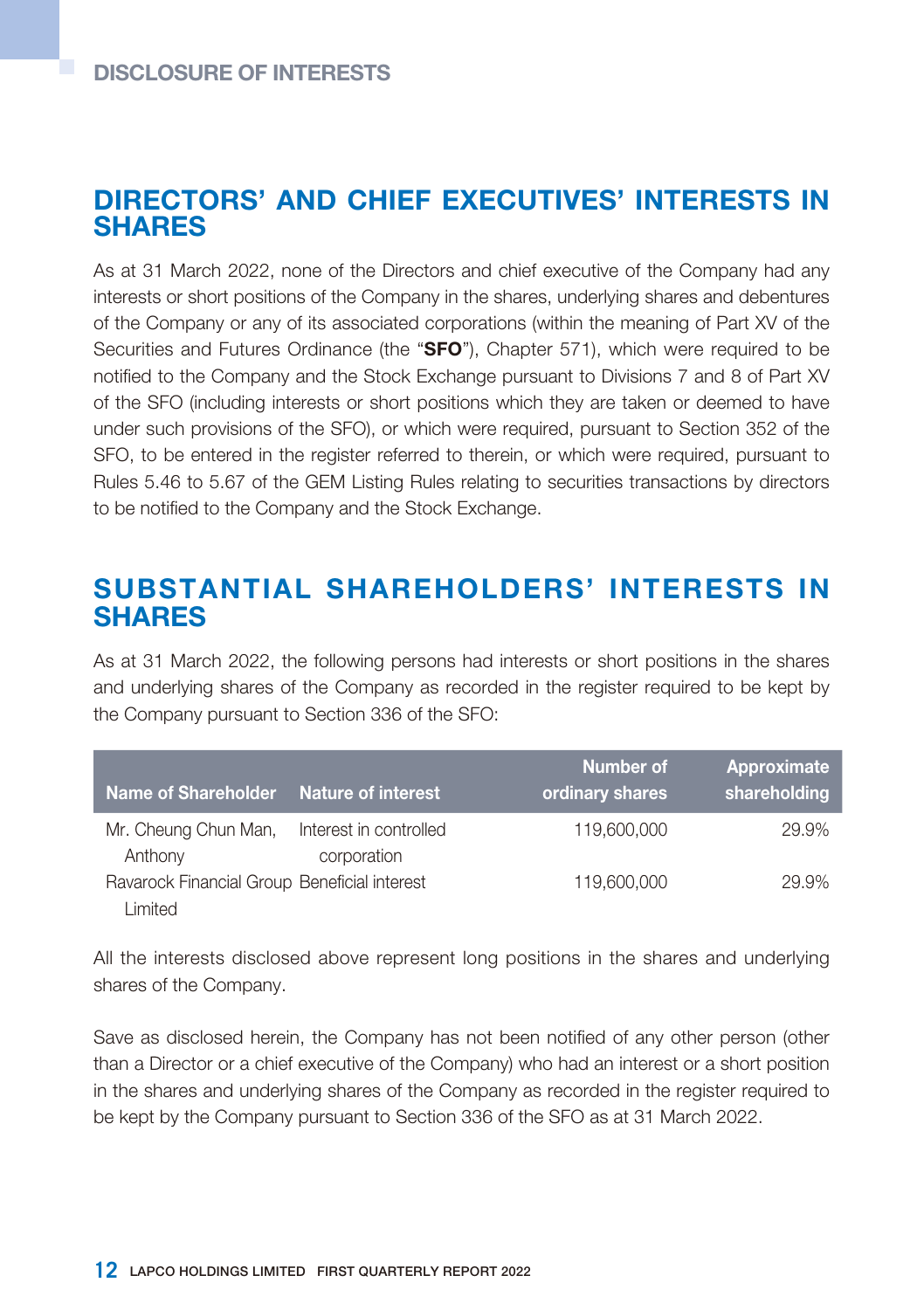# **CODE OF CONDUCT REGARDING SECURITIES TRANSACTIONS BY DIRECTORS**

ш

The Company has adopted a code of conduct regarding securities transactions by Directors on terms no less than the required standard of dealings as set out in Rules 5.48 to 5.67 of the GEM Listing Rules. The Company also made specific enquiry with all Directors, and the Company was not aware of any non-compliance with the required standard of dealings and its code of conduct regarding securities transactions by Directors from the date of Listing Date and up to the date of this report.

# **AUDIT COMMITTEE**

The Company established the audit committee on 24 June 2017 with written terms of reference in compliance with the GEM Listing Rules. The audit committee comprises the three independent non-executive Directors, namely Mr. Mak Kwok Kei, Ms. Lam Kit Yan and Mr. Ho Kin Wai. Ms. Lam Kit Yan currently serves as the chairman of the audit committee. The duties of the audit committee include reviewing, in draft form, the annual report and accounts, half-year report and quarterly reports and providing advice and comments to the Board. In this regard, members of the audit committee will liaise with the Board, the senior management and auditors. The audit committee will also consider any significant or unusual items that are, or may need to be, reflected in such reports and accounts and give consideration to any matters that have been raised by the accounting staff, compliance officer or auditors. Members of the audit committee are also responsible for reviewing our Group's financial reporting process and internal control system.

Up to the date of approval of the Group's unaudited results for the three months ended 31 March 2022, the audit committee had held meeting and had reviewed the first quarter report and unaudited condensed consolidated financial statements for the three months ended 31 March 2022 prior to recommending such report and unaudited condensed consolidated financial statements to the Board for approval.